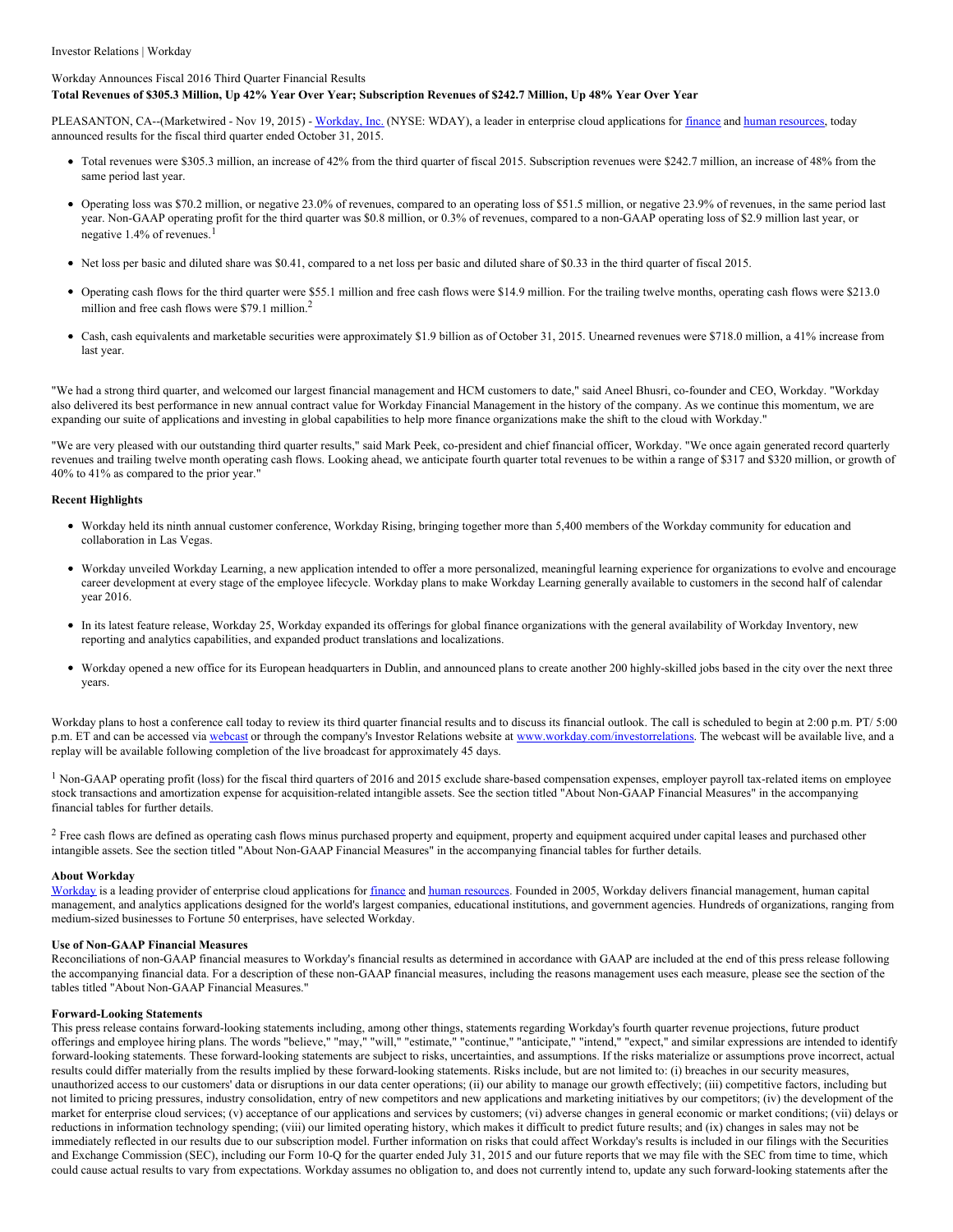## date of this release.

Any unreleased services, features, or functions referenced in this document, our website or other press releases or public statements that are not currently available are subject to change at Workday's discretion and may not be delivered as planned or at all. Customers who purchase Workday services should make their purchase decisions based upon services, features, and functions that are currently available.

© 2015. Workday, Inc. All rights reserved. Workday and the Workday logo are registered trademarks of Workday, Inc. All other brand and product names are trademarks or registered trademarks of their respective holders.

### **Workday, Inc.**

### **Condensed Consolidated Balance Sheets**

(in thousands) (unaudited)

|                                                         | October 31,<br>2015 | January 31,<br>$2015^{(1)}$ |
|---------------------------------------------------------|---------------------|-----------------------------|
| <b>Assets</b>                                           |                     |                             |
| Current assets:                                         |                     |                             |
| Cash and cash equivalents                               | \$219,893           | \$298,192                   |
| Marketable securities                                   | 1,676,454           | 1,559,517                   |
| Accounts receivable, net                                | 170,851             | 188,357                     |
| Deferred costs                                          | 19,499              | 20,471                      |
| Prepaid expenses and other current assets               | 70,378              | 42,502                      |
| Total current assets                                    | 2,157,075           | 2,109,039                   |
| Property and equipment, net                             | 195,004             | 140,136                     |
| Deferred costs, noncurrent                              | 23,548              | 20,998                      |
| Goodwill and acquisition-related intangible assets, net | 70,353              | 34,779                      |
| Other assets                                            | 65,173              | 53,681                      |
| Total assets                                            | \$2,511,153         | \$2,358,633                 |
| Liabilities and stockholders' equity                    |                     |                             |
| Current liabilities:                                    |                     |                             |
| Accounts payable                                        | \$16,953            | \$10,623                    |
| Accrued expenses and other current liabilities          | 45,995              | 24,132                      |
| Accrued compensation                                    | 63,834              | 56,152                      |
| Capital leases                                          | 80                  | 3,207                       |
| Unearned revenue                                        | 624,819             | 547,151                     |
| Total current liabilities                               | 751,681             | 641,265                     |
| Convertible senior notes, net                           | 507,947             | 490,501                     |
| Unearned revenue, noncurrent                            | 93,206              | 85,593                      |
| Other liabilities                                       | 32,792              | 15,299                      |
| <b>Total liabilities</b>                                | 1,385,626           | 1,232,658                   |
| Stockholders' equity:                                   |                     |                             |
| Common stock                                            | 191                 | 186                         |
| Additional paid-in capital                              | 2,156,551           | 1,948,300                   |
| Accumulated other comprehensive income (loss)           | (54)                | (140)<br>$\lambda$          |
| Accumulated deficit                                     | (1,031,161)         | (822, 371)                  |
| Total stockholders' equity                              | 1,125,527           | 1,125,975                   |
| Total liabilities and stockholders' equity              | \$2,511,153         | \$2,358,633                 |

(1) Amounts as of January 31, 2015 were derived from the January 31, 2015 audited financial statements.

# **Workday, Inc.**

## **Condensed Consolidated Statements of Operations** (in thousands, except per share data)

(unaudited)

|                            | October 31, | <b>Three Months Ended</b> |           | <b>Nine Months Ended</b> |
|----------------------------|-------------|---------------------------|-----------|--------------------------|
|                            | 2015        | 2014                      | 2015      | 2014                     |
| <b>Revenues:</b>           |             |                           |           |                          |
| Subscription services      | \$242,700   | \$164,403                 | \$667,435 | \$431,462                |
| Professional services      | 62,566      | 50,667                    | 171,484   | 130,125                  |
| Total revenues             | 305,266     | 215,070                   | 838,919   | 561,587                  |
| Costs and expenses $(1)$ : |             |                           |           |                          |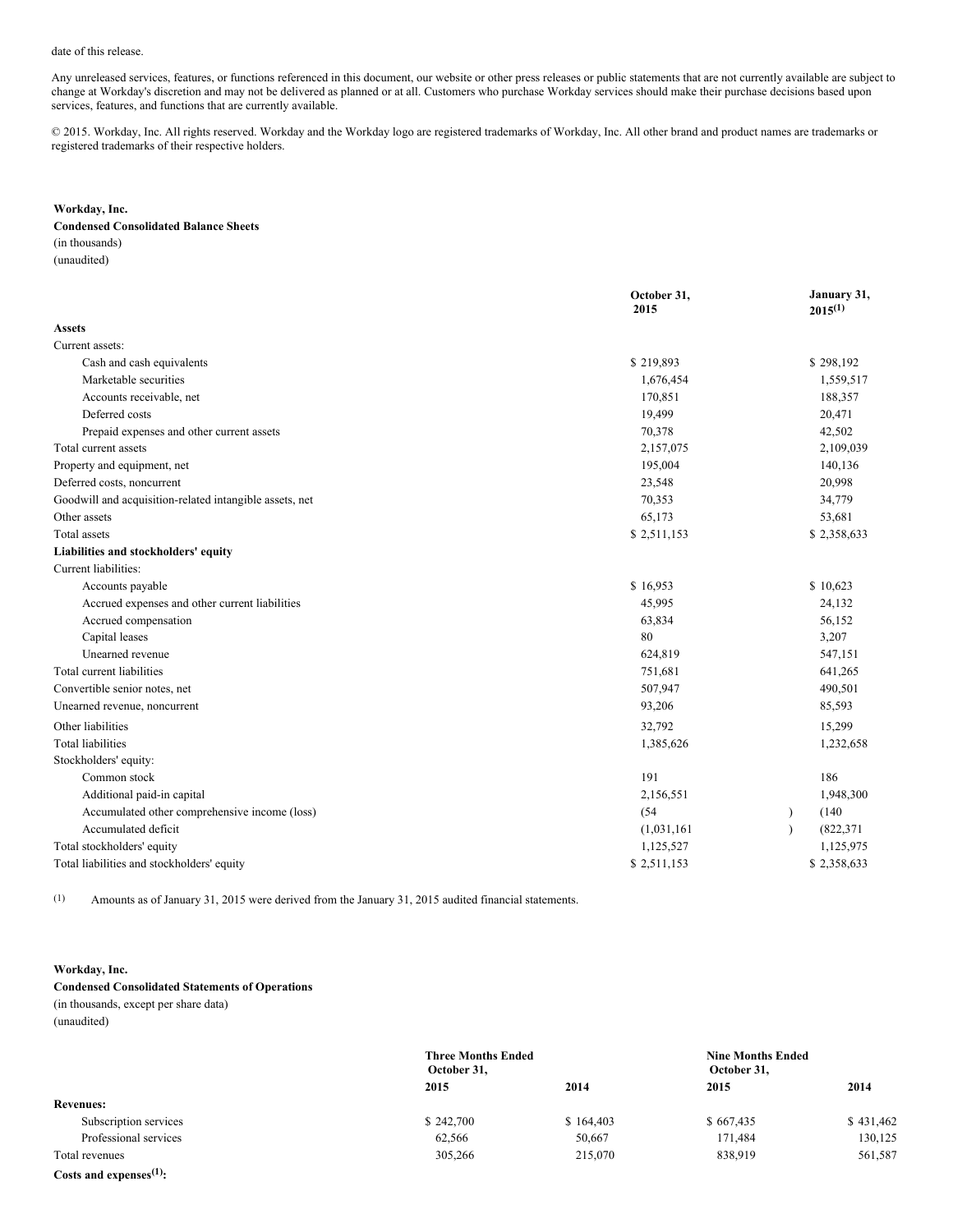| Weighted-average shares used to compute net loss per share, basic<br>and diluted | 190,727          | 184,310          | 189,185            | 182,770           |
|----------------------------------------------------------------------------------|------------------|------------------|--------------------|-------------------|
| Net loss per share, basic and diluted                                            | \$ (0.41)        | \$ (0.33)        | \$(1.10)           | \$(1.03)          |
| <b>Net loss</b>                                                                  | \$(77,811)       | \$ (59,912)      | \$(208,790)        | \$(188, 516)      |
| Provision for (benefit from) income taxes                                        | 915              | 399              | (165)              | 1,199             |
| Loss before provision for (benefit from) income taxes                            | (76, 896)        | (59, 513)        | (208.955)          | (187, 317)        |
| Other expense, net                                                               | (6, 722)         | (8,047)          | (17, 737)          | (21,999)          |
| Operating loss                                                                   | (70, 174)        | (51, 466)        | (191, 218)         | (165, 318)        |
| Total costs and expenses                                                         | 375,440          | 266,536          | 1,030,137          | 726,905           |
| General and administrative                                                       | 38,008           | 28,796           | 106,707            | 76,781            |
| Sales and marketing                                                              | 111,658          | 80,681           | 312,983            | 227,371           |
| Product development                                                              | 124,020          | 85,270           | 338,700            | 227,905           |
| Costs of subscription services<br>Costs of professional services                 | 39.791<br>61,963 | 27,426<br>44,363 | 106,860<br>164,887 | 73,258<br>121,590 |
|                                                                                  |                  |                  |                    |                   |

| <sup>(1)</sup> Costs and expenses include share-based compensation expenses as follows: |         |         |         |         |
|-----------------------------------------------------------------------------------------|---------|---------|---------|---------|
| Costs of subscription services                                                          | \$3,203 | \$1.959 | \$8,424 | \$4,622 |
| Costs of professional services                                                          | 5.424   | 4.214   | 14.022  | 9,931   |
| Product development                                                                     | 29.547  | 19.191  | 78.990  | 46,796  |
| Sales and marketing                                                                     | 15,321  | 8.678   | 36.908  | 22,807  |
| General and administrative                                                              | 15.164  | 12.966  | 42,353  | 32,508  |

# **Workday, Inc.**

# **Condensed Consolidated Statements of Cash Flows**

(in thousands)

| (unaudited) |
|-------------|
|-------------|

|                                                                                              | <b>Three Months Ended</b><br>October 31.            |           |                   |           | <b>Nine Months Ended</b><br>October 31. |           |              |
|----------------------------------------------------------------------------------------------|-----------------------------------------------------|-----------|-------------------|-----------|-----------------------------------------|-----------|--------------|
|                                                                                              | 2015                                                |           | 2014              |           | 2015                                    |           | 2014         |
| Cash flows from operating activities                                                         |                                                     |           |                   |           |                                         |           |              |
| Net loss                                                                                     | \$(77,811)                                          |           | \$ (59,912)       |           | \$ (208,790)                            |           | \$(188, 516) |
| Adjustments to reconcile net loss to net cash provided by (used in)<br>operating activities: |                                                     |           |                   |           |                                         |           |              |
| Depreciation and amortization                                                                | 22,260                                              |           | 15,682            |           | 60,717                                  |           | 42,679       |
| Share-based compensation expenses                                                            | 68,659                                              |           | 47,008            |           | 180,697                                 |           | 116,664      |
| Amortization of deferred costs                                                               | 5,389                                               |           | 5,740             |           | 17,749                                  |           | 14,113       |
| Amortization of debt discount and issuance costs                                             | 6,422                                               |           | 6,083             |           | 19,008                                  |           | 18,005       |
| Gain on sale of cost method investment                                                       | $\overline{\phantom{a}}$                            |           | $\qquad \qquad -$ |           | (3,220)                                 |           | $-$          |
| Other                                                                                        | 48                                                  |           | 1,808             |           | (1, 334)                                |           | 2,654        |
| Changes in operating assets and liabilities, net of business<br>combinations:                |                                                     |           |                   |           |                                         |           |              |
| Accounts receivable                                                                          | (14, 727)                                           |           | (18, 598)         |           | 17,420                                  |           | (27,052)     |
| Deferred costs                                                                               | (8, 744)                                            |           | (4,340)           | $\lambda$ | (19, 327)                               |           | (14, 236)    |
| Prepaid expenses and other assets                                                            | (9,522)                                             |           | 1,586             |           | (24.998)                                | $\lambda$ | (8,512)      |
| Accounts payable                                                                             | (3,719)                                             |           | 4,056             |           | 461                                     |           | 1,603        |
| Accrued expense and other liabilities                                                        | 32,172                                              |           | 15,271            |           | 41,270                                  |           | 1,760        |
| Unearned revenue                                                                             | 34,719                                              |           | 26,658            |           | 85,063                                  |           | 94,566       |
| Net cash provided by (used in) operating activities                                          | 55,146                                              |           | 41,042            |           | 164,716                                 |           | 53,728       |
| Cash flows from investing activities                                                         |                                                     |           |                   |           |                                         |           |              |
| Purchases of marketable securities                                                           | (623, 377)                                          | $\lambda$ | (454, 219)        | $\lambda$ | (1,485,422)                             | $\lambda$ | (1,490,404)  |
| Maturities of marketable securities                                                          | 551,270                                             |           | 368,984           |           | 1,261,863                               |           | 1,136,456    |
| Sales of available-for-sale securities                                                       | 69,187                                              |           | $\overline{a}$    |           | 98,711                                  |           | 8,138        |
| Business combinations, net of cash acquired                                                  | (23, 577)                                           |           |                   |           | (31, 538)                               |           | (26, 317)    |
| Purchases of property and equipment                                                          | (40, 280)                                           |           | (27, 699)         | $\lambda$ | (96, 252)                               |           | (65,981)     |
| Purchases of cost method investments                                                         | (700)                                               |           |                   |           | (16, 450)                               |           | (10,000)     |
| Sale of cost method investment                                                               | --                                                  |           | $\overline{a}$    |           | 3,538                                   |           |              |
| Other                                                                                        |                                                     |           |                   |           |                                         |           | 1,000        |
| Net cash provided by (used in) investing activities                                          | (67, 477)                                           | $\lambda$ | (112, 934)        | $\lambda$ | (265, 550)                              |           | (447, 108)   |
| Cash flows from financing activities                                                         |                                                     |           |                   |           |                                         |           |              |
| Proceeds from issuance of common stock from employee equity plans                            | 2,360                                               |           | 2,615             |           | 25,096                                  |           | 20,780       |
| Principal payments on capital lease obligations                                              | (663)                                               |           | (1, 123)          |           | (3, 127)                                |           | (8, 285)     |
| Shares repurchased for tax withholdings on vesting of restricted stock                       | $\hspace{0.05cm} -\hspace{0.05cm} -\hspace{0.05cm}$ |           | $\qquad \qquad -$ |           | --                                      |           | (8,291)      |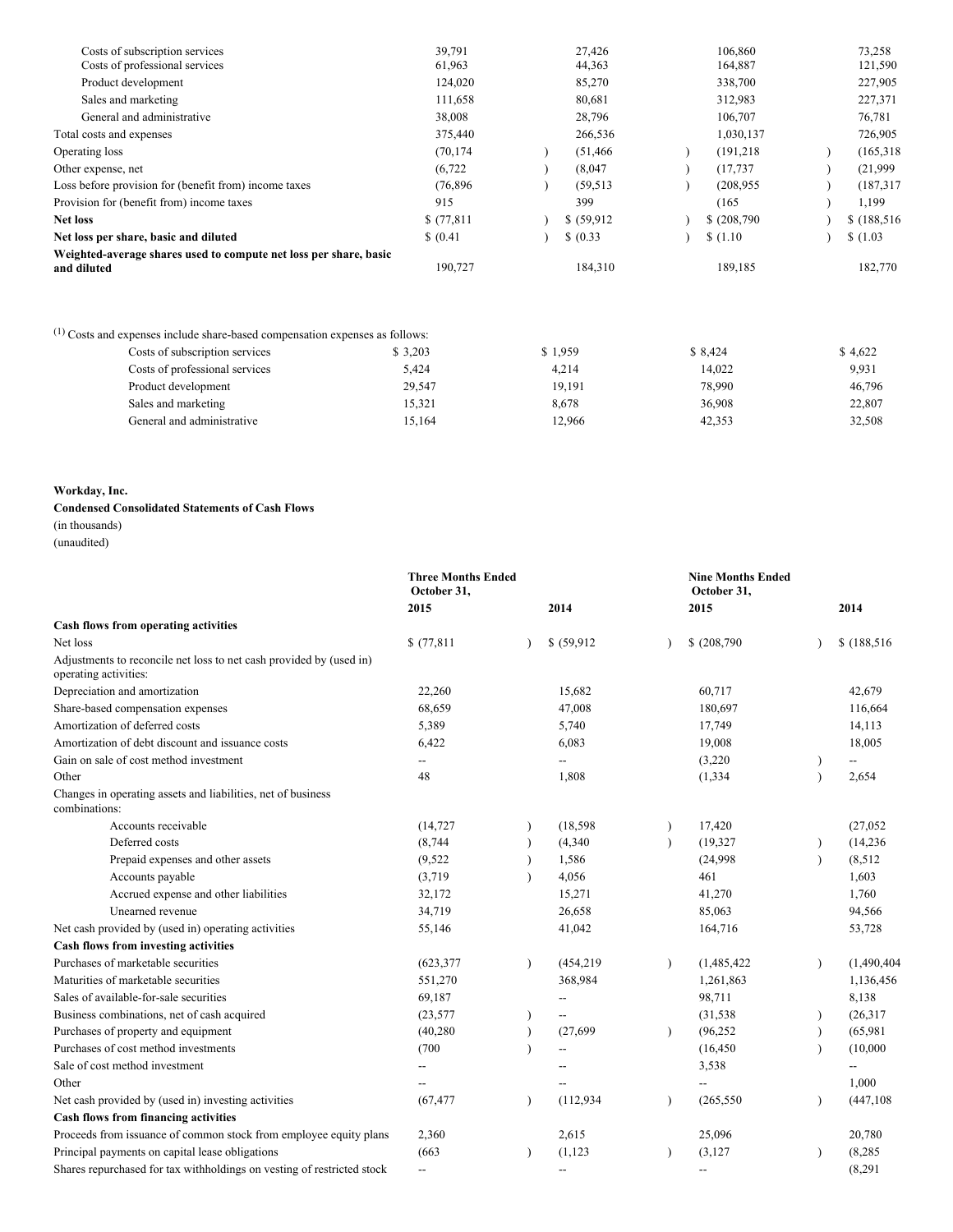| Other<br>Net cash provided by (used in) financing activities | 246<br>1,943 | $^{91}_{1,583}$ | $1,025$ <sub>4</sub> | $\frac{151}{4,355}$ |
|--------------------------------------------------------------|--------------|-----------------|----------------------|---------------------|
| Effect of exchange rate changes                              | (297)        | (183)           | (459)                | (159)               |
| Net increase (decrease) in cash and cash equivalents         | (10,685)     | (70, 492)       | (78, 299)            | (389, 184)          |
| Cash and cash equivalents at the beginning of period         | 230,578      | 262,634         | 298.192              | 581,326             |
| Cash and cash equivalents at the end of period               | \$219,893    | \$192,142       | \$219,893            | \$192,142           |
| Supplemental cash flow data                                  |              |                 |                      |                     |
| Cash paid for interest                                       | \$8          | \$56            | \$ 3.252             | \$3,614             |
| Cash paid for taxes                                          | 618          | 46              | 1,652                | 166                 |
| Non-cash investing and financing activities:                 |              |                 |                      |                     |
| Vesting of early exercise stock options                      | \$472        | \$472           | \$1.416              | \$1,416             |
| Purchases of property and equipment, accrued but not paid    | 17,237       | 9,052           | 17,237               | 9,052               |

## **Workday, Inc.**

**Reconciliation of GAAP to Non-GAAP Data**

Three Months Ended October 31, 2015

(in thousands) (unaudited)

|                                                 | <b>GAAP</b> |       | <b>Share-Based</b><br><b>Compensation Expenses</b> |   | <b>Other Operating</b><br>Express <sup>(1)</sup> |      | <b>Amortization of Debt</b><br><b>Discount and Issuance</b><br><b>Costs</b> | $Non-G$  |
|-------------------------------------------------|-------------|-------|----------------------------------------------------|---|--------------------------------------------------|------|-----------------------------------------------------------------------------|----------|
| Costs and expenses:                             |             |       |                                                    |   |                                                  |      |                                                                             |          |
| Costs of subscription services                  | \$39,791    |       | \$ (3,203)                                         |   | \$ (64)                                          |      | $S -$                                                                       | \$36,52  |
| Costs of professional services                  | 61,963      |       | (5, 424)                                           |   | (107)                                            |      | $\overline{\phantom{m}}$                                                    | 56.4.    |
| Product development                             | 124,020     |       | (29, 547)                                          |   | (1, 594)                                         |      | $\overline{\phantom{m}}$                                                    | 92,8'    |
| Sales and marketing                             | 111,658     |       | (15, 321)                                          |   | (196)                                            |      | $\overline{\phantom{m}}$                                                    | 96,14    |
| General and administrative                      | 38,008      |       | (15, 164)                                          |   | (396)                                            |      | $\overline{\phantom{m}}$                                                    | 22,44    |
| Operating income (loss)                         | (70, 174)   |       | 68,659                                             |   | 2,357                                            |      |                                                                             | 842      |
| Operating margin                                | (23.0)      | $)\%$ | 22.5                                               | % | 0.8                                              | $\%$ | $\overline{\phantom{a}}$                                                    | 0.3      |
| Other expense, net                              | (6, 722)    |       | $\hspace{0.05cm}$ – $\hspace{0.05cm}$              |   | $\hspace{0.05cm}$ $\hspace{0.05cm}$              |      | 6,422                                                                       | (300)    |
| Income (loss) before provision for income taxes | (76, 896)   |       | 68,659                                             |   | 2,357                                            |      | 6,422                                                                       | 542      |
| Provision for income taxes                      | 915         |       | --                                                 |   | $\hspace{0.05cm}$ – $\hspace{0.05cm}$            |      | $- -$                                                                       | 915      |
| Net loss                                        | \$(77,811)  |       | \$68,659                                           |   | \$2,357                                          |      | \$6,422                                                                     | \$ (373) |

(1) Other operating expenses include employer payroll tax-related items on employee stock transactions and amortization of acquisition-related intangible assets.

# **Workday, Inc.**

**Reconciliation of GAAP to Non-GAAP Data** Three Months Ended October 31, 2014 (in thousands)

(unaudited)

| <b>GAAP</b> |       | <b>Share-Based</b>       |   | <b>Other Operating</b><br>Express <sup>(1)</sup> |      | <b>Amortization of Debt</b><br><b>Discount and Issuance</b><br><b>Costs</b> | Non-GA     |
|-------------|-------|--------------------------|---|--------------------------------------------------|------|-----------------------------------------------------------------------------|------------|
|             |       |                          |   |                                                  |      |                                                                             |            |
| \$27,426    |       | \$(1,959)                |   | \$(13)                                           |      | $S -$                                                                       | \$25,454   |
| 44,363      |       | (4,214)                  |   | (69)                                             |      | $- -$                                                                       | 40,080     |
| 85,270      |       | (19, 191)                |   | (628)                                            |      | $\overline{\phantom{a}}$                                                    | 65,451     |
| 80,681      |       | (8,678)                  |   | (485)                                            |      | $\overline{\phantom{m}}$                                                    | 71,518     |
| 28,796      |       | (12,966)                 |   | (330)                                            |      | $\overline{\phantom{a}}$                                                    | 15,500     |
| (51, 466)   |       | 47,008                   |   | 1,525                                            |      | $- -$                                                                       | (2,933)    |
| (23.9)      | $)\%$ | 21.9                     | % | 0.6                                              | $\%$ | $- -$                                                                       | (1.4)      |
| (8,047)     |       | $- -$                    |   | $\overline{\phantom{a}}$                         |      | 6,083                                                                       | (1,964)    |
| (59, 513)   |       | 47,008                   |   | 1,525                                            |      | 6,083                                                                       | (4,897)    |
| 399         |       | $\overline{\phantom{m}}$ |   | $\hspace{0.05cm}$ – $\hspace{0.05cm}$            |      | $- -$                                                                       | 399        |
| \$ (59,912) |       | \$47,008                 |   | \$1,525                                          |      | \$6,083                                                                     | \$ (5,296) |
|             |       |                          |   | <b>Compensation Expenses</b>                     |      |                                                                             |            |

(1) Other operating expenses include employer payroll tax-related items on employee stock transactions and amortization of acquisition-related intangible assets.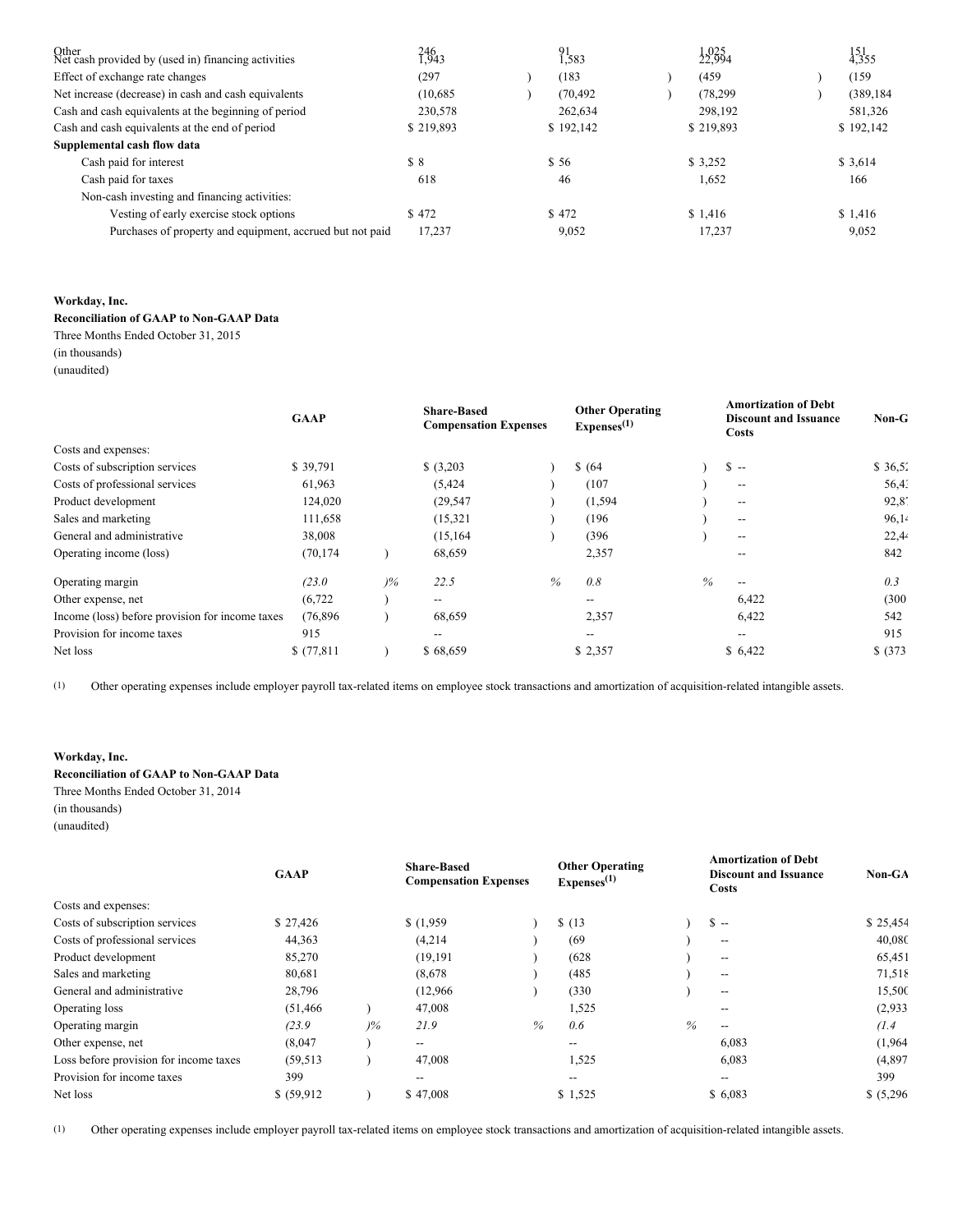## **Workday, Inc. Reconciliation of GAAP to Non-GAAP Data**

Nine Months Ended October 31, 2015 (in thousands) (unaudited)

|                                       | <b>GAAP</b> |               | <b>Share-Based</b><br><b>Compensation Expenses</b> |      | <b>Other Operating</b><br>Express <sup>(1)</sup> |      | <b>Amortization of Debt</b><br><b>Discount and Issuance</b><br>Costs | Non-GAA  |
|---------------------------------------|-------------|---------------|----------------------------------------------------|------|--------------------------------------------------|------|----------------------------------------------------------------------|----------|
| Costs and expenses:                   |             |               |                                                    |      |                                                  |      |                                                                      |          |
| Costs of subscription services        | \$106,860   |               | \$ (8,424)                                         |      | \$ (326)                                         |      | $S -$                                                                | \$98,110 |
| Costs of professional services        | 164,887     |               | (14,022)                                           |      | (631)                                            |      | $\hspace{0.05cm} \ldots$                                             | 150,234  |
| Product development                   | 338,700     |               | (78,990)                                           |      | (4,975)                                          |      | $\hspace{0.05cm} -\hspace{0.05cm} -\hspace{0.05cm}$                  | 254,735  |
| Sales and marketing                   | 312,983     |               | (36,908)                                           |      | (1, 154)                                         |      | $\hspace{0.05cm} \ldots$                                             | 274,921  |
| General and administrative            | 106,707     |               | (42, 353)                                          |      | (1, 499)                                         |      | $\hspace{0.05cm} -\hspace{0.05cm} -\hspace{0.05cm}$                  | 62,855   |
| Operating loss                        | (191, 218)  |               | 180,697                                            |      | 8,585                                            |      | $- -$                                                                | (1,936)  |
| Operating margin                      | (22.8)      | $\frac{9}{6}$ | 21.6                                               | $\%$ | 1.0                                              | $\%$ |                                                                      | (0.2)    |
| Other income (expense), net           | (17, 737)   |               | $- -$                                              |      | $- -$                                            |      | 19,008                                                               | 1,271    |
| Loss before benefit from income taxes | (208.955)   |               | 180,697                                            |      | 8,585                                            |      | 19,008                                                               | (665)    |
| Benefit from income taxes             | (165)       |               | $- -$                                              |      | $- -$                                            |      | $- -$                                                                | (165)    |
| Net loss                              | \$(208,790) |               | \$180,697                                          |      | \$8,585                                          |      | \$19,008                                                             | \$ (500) |

(1) Other operating expenses include employer payroll tax-related items on employee stock transactions and amortization of acquisition-related intangible assets.

## **Workday, Inc.**

## **Reconciliation of GAAP to Non-GAAP Data** Nine Months Ended October 31, 2014

(in thousands)

(unaudited)

|                                        | <b>GAAP</b>  |               | <b>Share-Based</b><br><b>Compensation Expenses</b> |      | <b>Other Operating</b><br>Express <sup>(1)</sup> |      | <b>Amortization of Debt</b><br><b>Discount and Issuance</b><br>Costs | Non-GAA     |
|----------------------------------------|--------------|---------------|----------------------------------------------------|------|--------------------------------------------------|------|----------------------------------------------------------------------|-------------|
| Costs and expenses:                    |              |               |                                                    |      |                                                  |      |                                                                      |             |
| Costs of subscription services         | \$73,258     |               | \$ (4,622)                                         |      | \$(101)                                          |      | $S -$                                                                | \$68,535    |
| Costs of professional services         | 121,590      |               | (9,931)                                            |      | (204)                                            |      | $\hspace{0.05cm}$ – $\hspace{0.05cm}$                                | 111,455     |
| Product development                    | 227,905      |               | (46, 796)                                          |      | (2,098)                                          |      | $- -$                                                                | 179,011     |
| Sales and marketing                    | 227,371      |               | (22, 807)                                          |      | (996)                                            |      | $- -$                                                                | 203,568     |
| General and administrative             | 76,781       |               | (32, 508)                                          |      | (688)                                            |      | $- -$                                                                | 43,585      |
| Operating loss                         | (165,318)    |               | 116,664                                            |      | 4,087                                            |      |                                                                      | (44, 567)   |
| Operating margin                       | (29.4)       | $\frac{9}{6}$ | 20.8                                               | $\%$ | 0.7                                              | $\%$ | $- -$                                                                | (7.9)       |
| Other expense, net                     | (21,999)     |               | $- -$                                              |      | --                                               |      | 18,005                                                               | (3,994)     |
| Loss before provision for income taxes | (187, 317)   |               | 116,664                                            |      | 4,087                                            |      | 18,005                                                               | (48, 561)   |
| Provision for income taxes             | 1,199        |               | $\overline{\phantom{m}}$                           |      |                                                  |      |                                                                      | 1,199       |
| Net loss                               | \$(188, 516) |               | \$116,664                                          |      | \$4,087                                          |      | \$18,005                                                             | \$ (49,760) |

(1) Other operating expenses include employer payroll tax-related items on employee stock transactions and amortization of acquisition-related intangible assets.

# **Workday, Inc.**

## **Reconciliation of GAAP Cash Flows from Operations to Free Cash Flows (A Non-GAAP Financial Measure)** (in thousands)

(unaudited)

|                                                     | <b>Three Months Ended</b><br>October 31, |          | <b>Nine Months Ended</b><br>October 31, |            |
|-----------------------------------------------------|------------------------------------------|----------|-----------------------------------------|------------|
|                                                     | 2015                                     | 2014     | 2015                                    | 2014       |
| Net cash provided by (used in) operating activities | \$55.146                                 | \$41,042 | \$164,716                               | \$53,728   |
| Purchases of property and equipment                 | (40, 280)                                | (27.699  | (96.252)                                | (65.981)   |
| Free cash flows                                     | \$14,866                                 | \$13,343 | \$68,464                                | \$(12,253) |

**Trailing Twelve Months Ended**